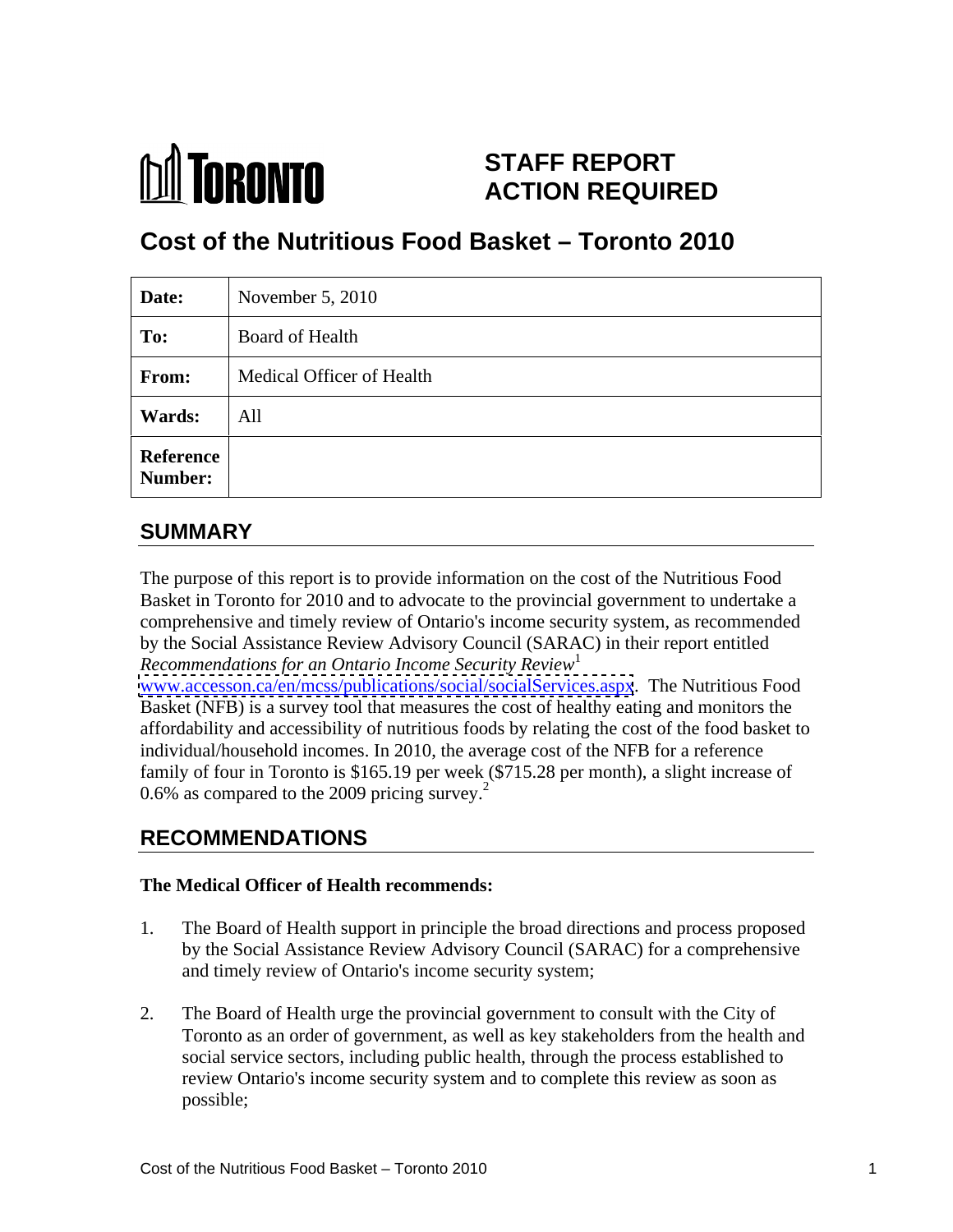3. The Board of Health forward this report to the following key stakeholders: the General Managers of Shelter, Support and Housing Administration, Children's Services, Employment and Social Services, Long-term Care Homes and Services, and Parks, Forestry & Recreation; the Ontario Minister of Health Promotion and Sport; Ontario Minister of Health and Long-Term Care; Ontario Minister of Community and Social Services; Ontario Minister of Children & Youth Services the Association of Local Public Health Agencies; the Ontario Public Health Association; Ontario Boards of Health; the Association of Ontario Health Centres; the Ontario Society of Nutrition Professionals in Public Health; and Dietitians of Canada.

#### **Financial Impact**

There are no direct financial implications arising from this report.

#### **DECISION HISTORY**

The 2008 *Ontario Public Health Standards*, published by the Ministry of Health and Long-Term Care, specifies a Nutritious Food Basket Protocol which requires boards of health to implement the Nutritious Food Basket costing survey and submit results to the Ministry of Health Promotion and Sport by July  $1<sup>st</sup>$  of each year. Information about the cost of the Nutritious Food Basket (NFB) can inform policy development to increase access to nutritious food. Toronto Public Health reports the NFB survey results annually to the Board of Health, City Council and a wide range of stakeholders.

#### **ISSUE BACKGROUND**

Since 1999, boards of health in the Province of Ontario have been required to complete an annual Nutritious Food Basket survey. The Nutritious Food Basket (NFB) is a survey tool that measures the cost of basic healthy eating representing current nutrition recommendations and average eating patterns. Food costing is used to monitor both affordability and accessibility of foods by relating the cost of the food basket to individual/household incomes. $2$ 

Following release of the 2007 *Eating Well with Canada's Food Guide*, Health Canada revised the National Nutritious Food Basket in 2008. The revised NFB food costing survey tool includes 67 basic food items from all food groups but does not include processed convenience foods, snack foods and foods of little nutritional value. The NFB also excludes essential non-food grocery items such as laundry detergent, soap, paper products, toiletries, etc. Therefore, the cost of the NFB is generally lower than actual grocery expenditures of the average resident. $<sup>2</sup>$ </sup>

The NFB reflects the lowest price available in the store in a specified purchase size, regardless of brand. An additional 5% is automatically added to the cost of the food basket to cover the cost of miscellaneous foods used in meal preparation (e.g. spices, seasonings, condiments, baking supplies, etc.). The Ministry requires that the annual NFB costing be done in May as food at this time most closely reflects the annual average Consumer Price Index for food.<sup>2</sup> The pricing survey results are used to estimate the average cost of feeding 22 age and gender groups and a reference family of four.<sup>2</sup>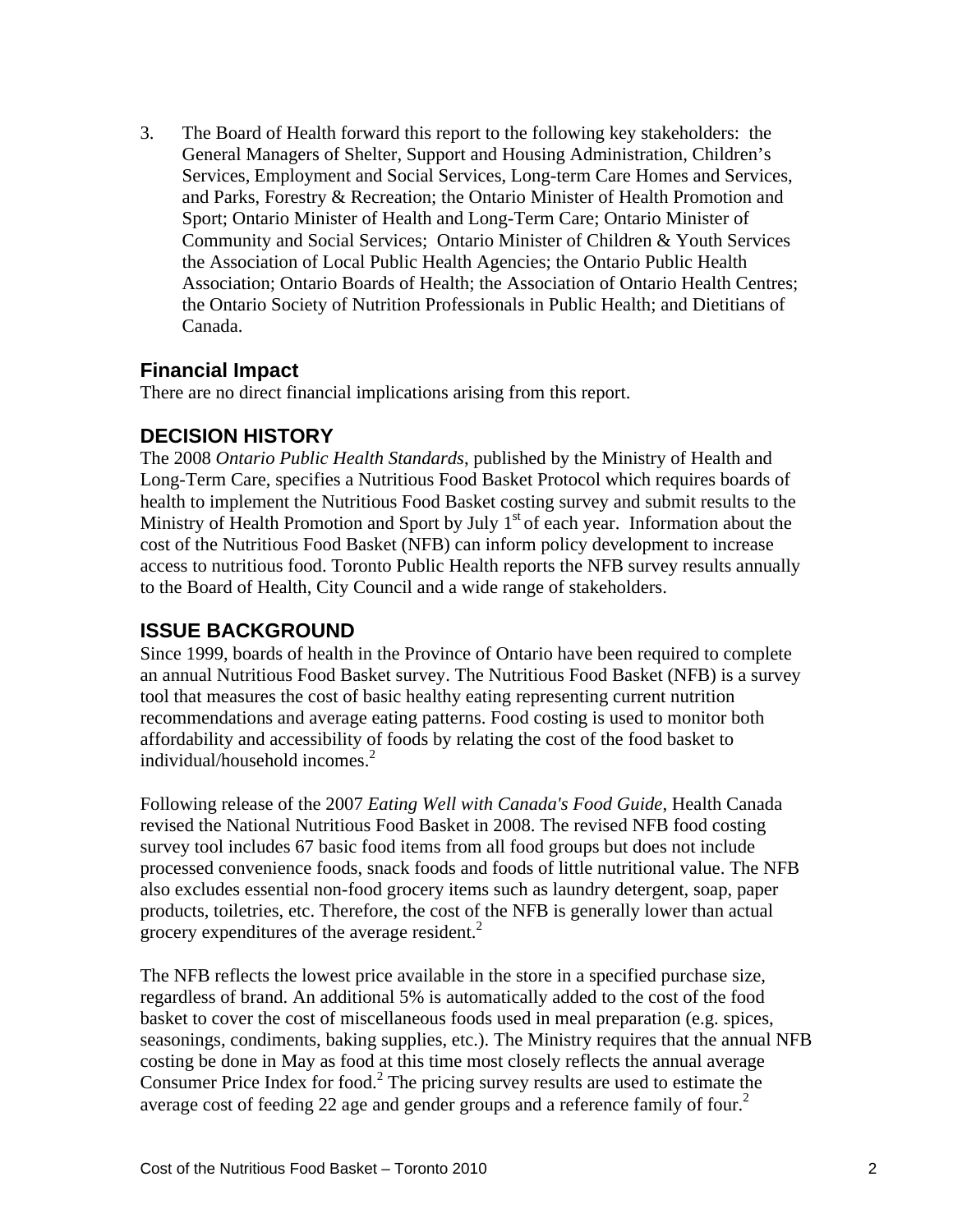The annual reports on the affordability of the Nutritious Food Basket highlight the association between food insecurity and financial insecurity that could result in poor health outcomes. Community food insecurity is an important public health issue. Understanding the determinants of inequalities in food security is a precondition for developing policy responses.

#### **Results of Nutritious Food Basket for Toronto, 2010**

In May 2010, utilizing the Ministry's *Nutritious Food Basket Guidance Document*, Toronto Public Health staff conducted the NFB survey in 12 grocery stores across the City. The results showed that the cost of the Nutritious Food Basket in Toronto is \$165.19 per week (\$715.28 per month) for a reference family of four, a slight increase of 0.6% in food costs from the 2009 pricing survey. This result parallels a 0.4% increase in the provincial average cost of the NFB for  $2010<sup>3</sup>$  The 2010 NFB survey results for Toronto are summarized in Attachment 1.

#### **Food Insecurity**

Despite comparatively low food prices in most parts of Canada, food expenses are one of the most compromised components of a household budget for families living on social assistance or minimum wage and are often strategically managed to accommodate other basic needs. Priority is given to shelter costs because shelter is the core household expense while other expenses, such as food, clothing, transportation and other household goods come out of the post-shelter income.<sup>4</sup> As a result, many low income individuals and families do not have the ability to acquire or consume an adequate quality diet in a socially acceptable way. In other words, they are food insecure and are forced to rely on food banks and other emergency food programs to meet their basic needs.

Food insecurity refers to the inability to acquire nutritionally adequate and safe foods in a socially acceptable way.<sup>5</sup> Food insecurity is mostly the result of low income and it is one outcome of growing poverty and inequities in Canada.<sup>6</sup> Findings from the 2004 Canadian Community Health Survey 2.2 on Nutrition, showed that 8.4% of Ontario households were food insecure, with Toronto having the highest level of 10.1% of households being food insecure.<sup>7</sup>

Food insecure individuals are characterized by nutritional inadequacy, insufficient food intake, lack of choice and feeling of deprivation and unpredictable eating patterns. At the household level, food insecurity is associated with food depletion, anxiety and obtaining food in socially unacceptable ways.<sup>4</sup> When incomes drop and food budgets shrink, people tend to buy and consume cheaper low nutrient, highly processed foods that are less expensive than healthier options such as vegetables and fruit.<sup>8</sup>

### **Food Insecurity and Health**

People living in food insecure households are more likely to report multiple health issues such as heart disease, diabetes, high blood pressure, food allergies and poor social support.<sup>9</sup> A recent study reported that food insecurity is associated with cardiovascular risk factors, estimating that adults who are food insecure have a 20% higher risk of developing hypertension and a 50% higher risk of diabetes.<sup>10</sup>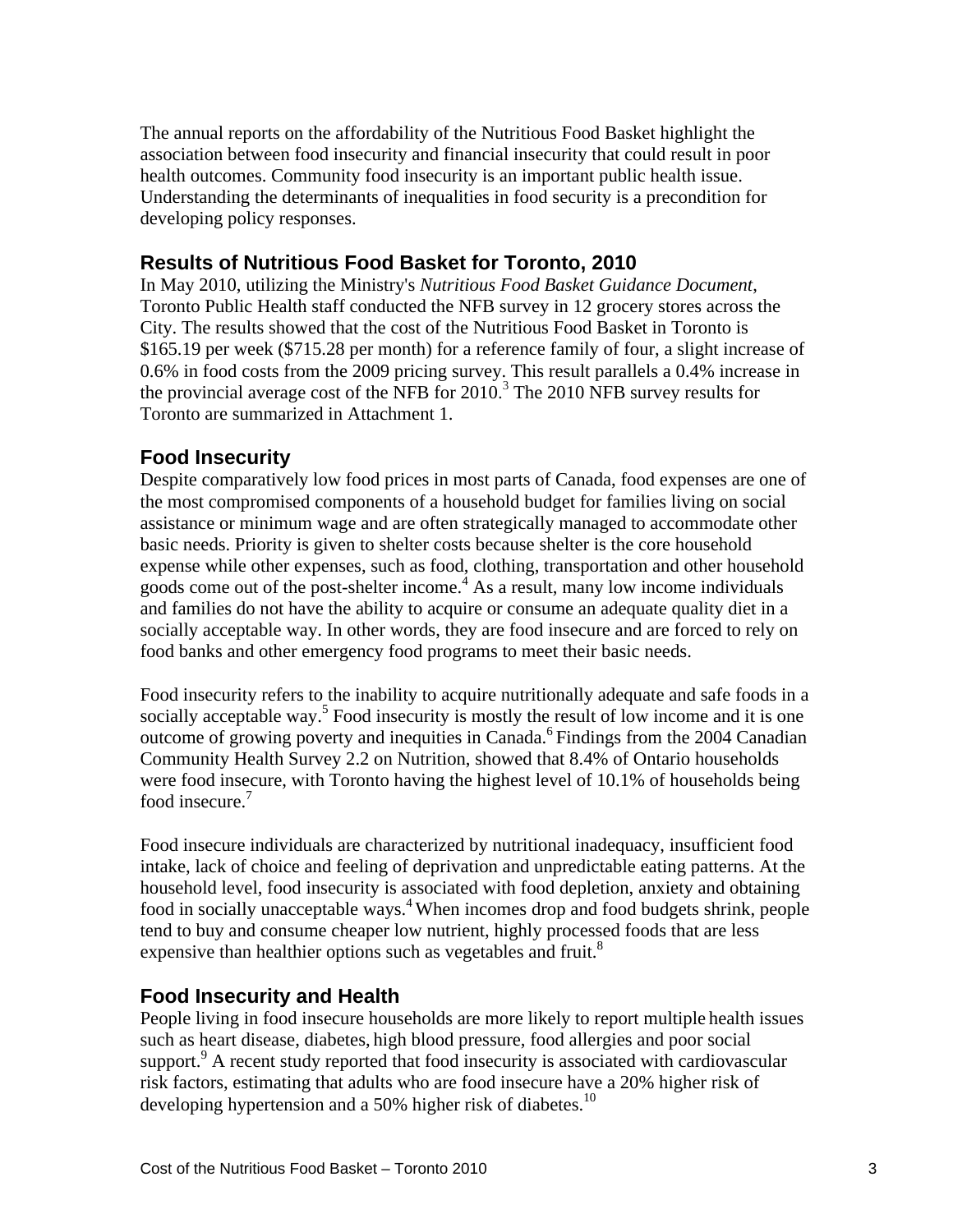Although studies are inconsistent with regards to the association between food insecurity and obesity, there appears to be a trend toward this relationship.<sup>11</sup>It is believed that people with inadequate resources to buy food are maximizing their caloric intake by purchasing low cost, energy dense foods and thus exchange quality for quantity. They experience periods of hunger, so when food is available, they tend to overeat. Also, the body may conserve energy during the periods of low food availability. All of these factors may contribute to a higher incidence of overweight and obesity among food insecure individuals. $12$ 

#### **Poor Pregnancy Outcomes**

A woman's nutritional status before and during pregnancy is important to the health of both mother and baby. According to a recent study, pregnant women living in food insecure households have higher odds of greater weight gain and pregnancy complications, particularly gestational diabetes. This is a significant public health finding since gestational diabetes has implications for both the fetus (i.e., excessive weight gain), as well as for the mother. Gestational diabetes is a significant risk factor for diabetes later in life.<sup>13</sup> Additionally, food insecurity during pregnancy may lead to reduced micronutrient intakes, maternal depression, and decreased mental health status.<sup>14</sup>

# **Early Childhood**

Children require sufficient nutrients for healthy growth and development. Deficiencies of even small amounts during this important period could have long term health consequences. Children who live in food insecure households are more likely to have growth and developmental problems, be susceptible to illness and perform poorly in school, compared to children who are food secure. <sup>15</sup>

### **COMMENTS**

One of the leading barriers to access to sufficient and nutritious foods is poverty. Like many Ontario cities, Toronto was severely impacted by the recession in 2008-09, which contributed to increased poverty among Toronto residents. Although the recession has been officially declared over and recovery is underway, its health impact lingers. Evidence from the last two recessions in the 1980s and 1990s demonstrates that it will take many years for employment and poverty rates to return to pre-recession levels. Low income people who were economically vulnerable before the recession suffered disproportionately from the effects of the recession.<sup>16</sup>

The unemployment rate for Toronto is significantly above the regional, provincial and national rates. The rate increased from 7.5 % in October 2008 to 8.9% in December  $2009$ <sup>16</sup> In June 2010, the unemployment rate was  $10.6\%$ <sup>17</sup> The number of Ontario Works cases jumped by 19% over the course of the recession. In October 2008, there were 76,876 cases and by December 2009, there were 91,544 cases, an increase of 14,668. The peak month in 2009 was September, when there were 94, 466 cases, which was the highest caseload in Toronto since October 1996.<sup>16</sup>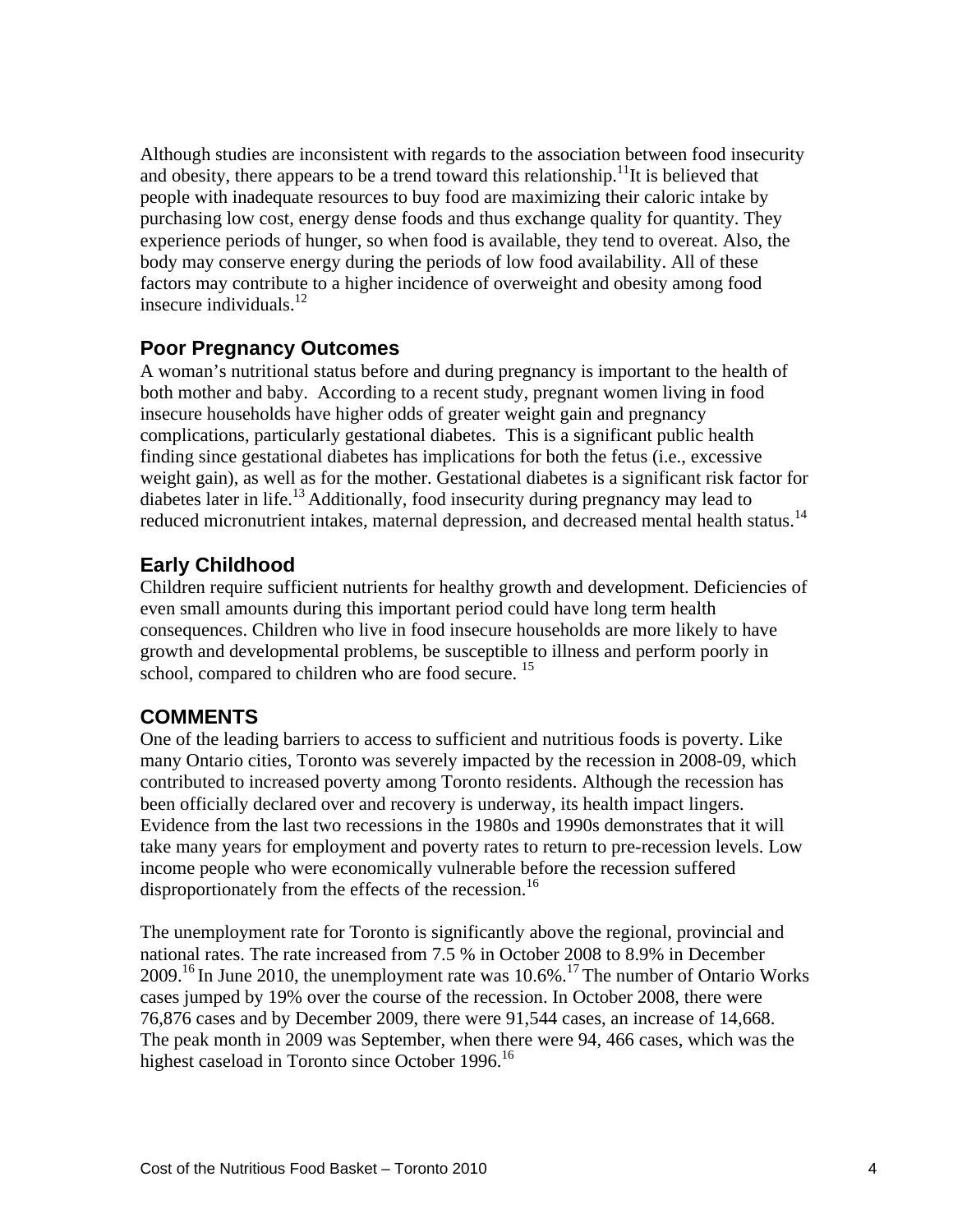The recession exposed the limitations of Employment Insurance (EI) benefits. Half of unemployed Canadians do not receive benefits. The inadequacy of EI contributed to the increase in welfare caseloads across the country; the provinces and communities with the lowest EI coverage, including Toronto, were significantly impacted.<sup>16</sup>

Food banks, which were originally intended to provide temporary respite from severe hunger, are now a stable fixture in the lives of many Ontario residents. The number of people using food banks increased significantly in 2009-10. According to Daily Bread Food Bank, between April 2009 and March 2010, the number of client visits to food banks in the GTA was 1,187,000, representing an increase of 15% over the previous year. This was also the highest increase in food bank use since social assistance rates were cut by 21.6% in 1995. In Toronto, total food bank use rose by 14% from 873,954 in 2009 to 997,000 in 2010.<sup>18</sup>

Canada is experiencing a housing crisis. Over the past 20 years, rent has risen faster than the cost of living, especially in cities like Toronto. The proportion of Toronto residents spending more than 50% of their income on shelter is as high as 20%, putting them at risk of imminent homelessness.<sup>19</sup> Toronto is the least affordable city compared to Montreal, Hamilton, Winnipeg and Vancouver, and one of the least affordable cities in Canada.<sup>16</sup>

Food bank use and food insecurity are important indicators of the state of the economy and the extent to which social policies designed to achieve a range of objectives including meeting basic needs, improving peoples' lives, and creating incentives to participate in the labour market, are not working.<sup>18,20</sup> Food banks provide the last resort to food insecure households and these exist as a consequence of failed public policies.<sup>19</sup> Public policy change should focus on poverty reduction to improve food security among both those on social assistance and the working poor.

#### **Advocacy Initiatives to Reduce Poverty and Improve Access to Nutritious Food**

Low income individuals and families in Toronto often live in rental housing. In 2010, the average monthly cost of a three bedroom apartment is \$1,326.00. For a family of four on Ontario Works, this represents 69% of their monthly income (see Case Scenario, Attachment 2). When housing costs and other living expenses are considered, people on social assistance or working in minimum wage jobs do not have adequate income to purchase nutritious foods on a regular basis.

Numerous national, provincial and regional anti-poverty groups and coalitions are advocating for poverty reduction, as well as for access to safe affordable housing for low income people. The Senate Committee on Social Affairs, Science and Technology submitted a report titled, *In From the Margins: A Call to Action on Poverty, Housing and Homelessness*, to the federal government. <sup>21</sup> Among the report's 72 recommendations, the most fundamental recommendation calls for the federal, provincial and territorial governments to adopt a poverty eradication goal that could lift Canadians out of poverty. Another report from the Wellesley Institute in Toronto highlights the impact of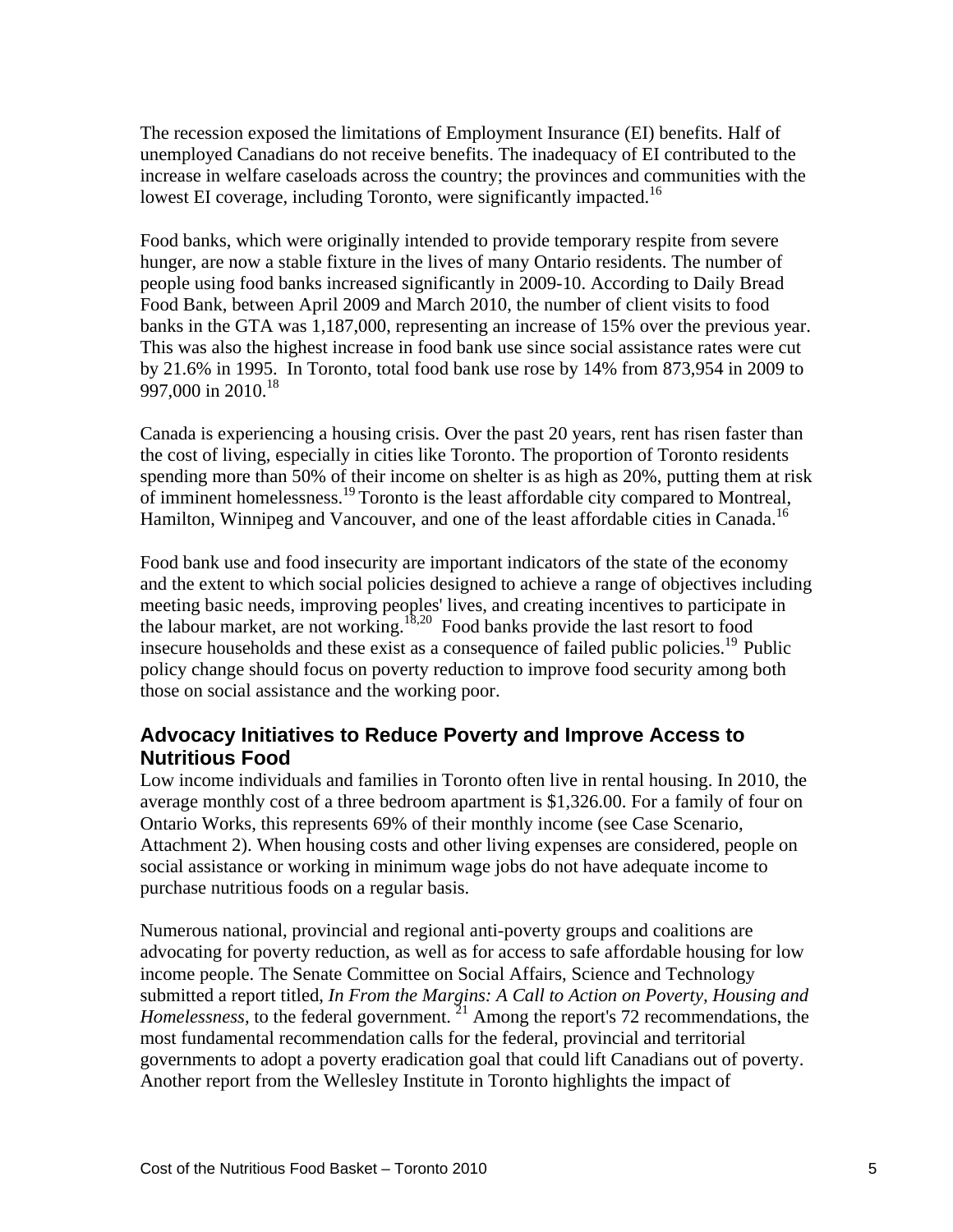precarious housing on health and provides a five-point plan that could serve as blueprint to end homelessness in Toronto. $2^2$ 

In Ontario, health workers and advocates are working to reduce poverty and improve access to nutritious foods. *The 25 in 5 Network* for poverty reduction is advocating for a strategy that calls for the provincial government to decrease poverty by 25% in 5 years and 50% in 10 years. The *Put Food on the Budget* campaign advocates for an initial \$100 monthly Healthy Food Supplement for Ontarians on social assistance. *Do the Math* is another campaign that highlights the limitation of social assistance rates in supporting individuals and families.

# **What is the Government of Ontario Doing?**

In 2008, the provincial government released the report, *Breaking the Cycle: Ontario's*  Poverty Reduction Strategy<sup>23</sup>, a strategy that aims to reduce child and family poverty by 25% in five years. The strategy includes a number of steps that the government will undertake to meet this commitment. These steps include an increase in child benefits, investment in education and early learning, building stronger communities, an affordable housing strategy, and a social assistance review.<sup>23</sup> Since then, the following activities have been undertaken:

- The provincial government introduced the Ontario Child Benefit (OCB) in 2007 and increased the benefit incrementally. In 2009, the annual OCB per child was set at \$1,100 (\$92 per month). The provincial government projects that in 2013 the program will fully be implemented when families can receive up to \$1,310 per child
- per year. Investment of \$63.5 million per year for child care. This funding is intended to fill  $\bullet$ the gap left by the federal government so that 8,500 childcare spaces could be saved.
- Increased Ontario Works benefit rates in 2010. The provincial government  $\bullet$ announced a 1% increase to Ontario Works Basic and Shelter allowances in the 2010 budget. This increase will take effect in December 2010.
- Increased minimum wage from \$8.75 to \$10.25 in March 2010.  $\bullet$
- Began phasing in a full-day early learning program for four and five year old  $\bullet$ children in September 2010.
- Created the "Social Assistance Review Advisory Council" (SARAC) to provide  $\bullet$ recommendations to the Province on how to proceed with a review of the income security system.

Although some progress has been made towards poverty reduction, the impact has not made meaningful differences to the economic situation of low income families and individuals.

# **Finding Solutions**

In June 2010, the SARAC released its report, *Recommendations for an Ontario Income Security Review.* The recommendations called for a comprehensive review of Ontario's income security system, rather than a more limited review of Ontario Works (OW) and the Ontario Disability Support Program (ODSP) that represent only 23% of all provincial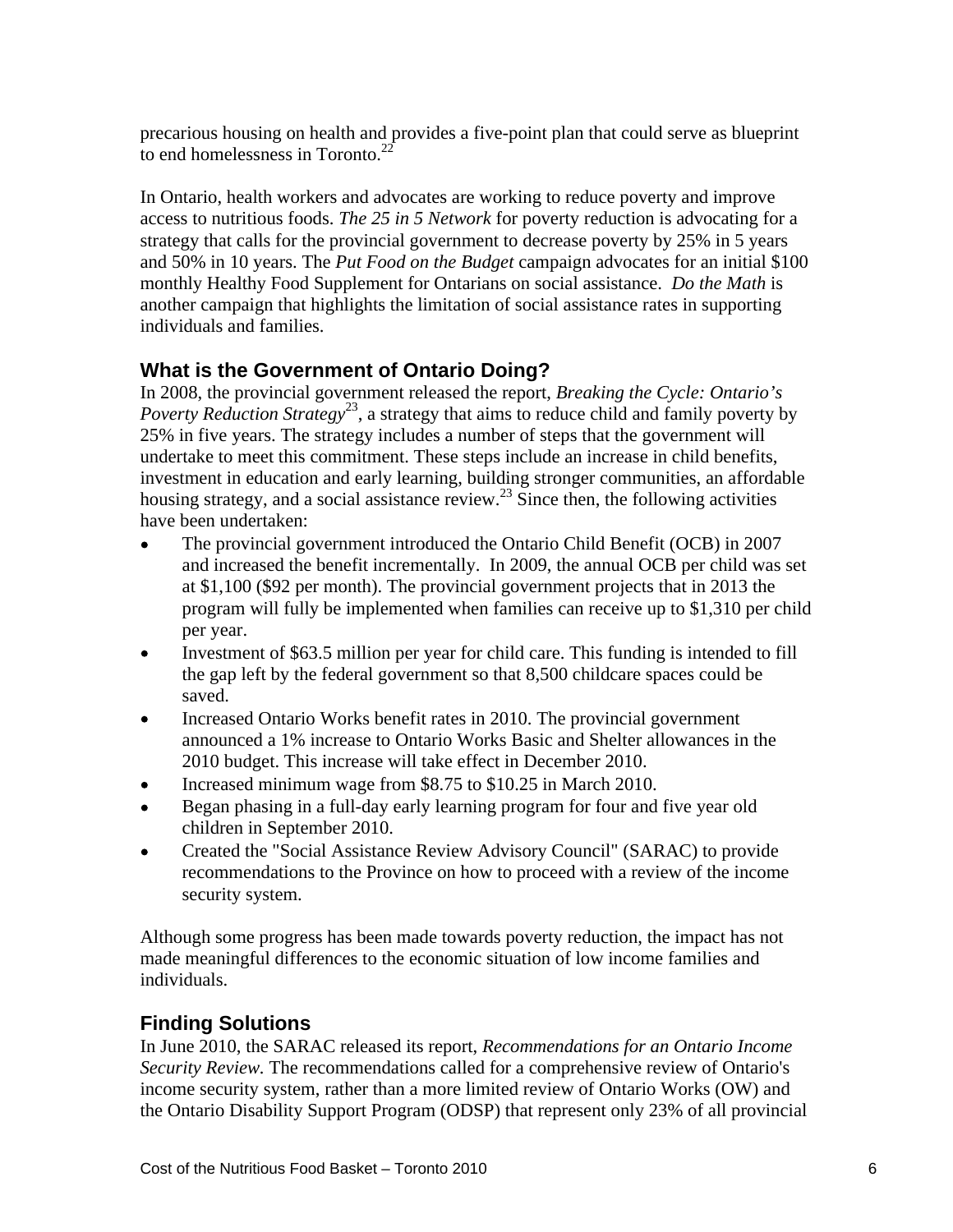and federal income security program spending.<sup>1</sup> SARAC recommended that the social security system review should include federal programs such as EI, provincial programs (e.g., Ontario Works and Ontario Disability Support Program), as well as municipal, local, and community roles. Furthermore, the report recommended that the review should include a financial plan that considers the mechanisms required to support a changed income security system. Additionally, the report noted that the transformation process will involve other orders of government. However, in the absence of a federal partner, the process of identifying the changes required to transform Ontario's income security system should not be impeded. The review panel recommended that the consultations and social system transformation should be completed within a period of 12 to 18 months.<sup>1</sup> Recently, the General Manager of Toronto Employment and Social Services reviewed SARAC's report and recommended that City Council endorse in principle the broad directions and process proposed by the Social Assistance Review Advisory Council.<sup>17</sup>

Additionally, the Social Assistance Review Advisory Council (SARAC) provided advice to the provincial government regarding the design and principles of proposed changes to the Special Diet Allowance (SDA). The SDA is designed to provide additional funding to people on social assistance who have special medical conditions that require dietary modifications. SARAC advised the provincial government to ensure low income Ontarians, including those on social assistance, with medical conditions that require special dietary needs, can afford to meet these needs; current recipients of SDA should be grand-parented to the new program; key stakeholders to be engaged; and the unique conditions among the First Nations people should be recognized.<sup>1</sup> The Medical Officer of Health addressed the issue of the Special Diet Allowance to the Board of Health in a recent report, *Update on Proposed Changes to the Special Diet Allowance*<sup>24</sup>; the Board of Health approved several recommendations similar to the SARAC advice.

#### **Food System Approach**

Ontario's food system is largely based on supporting productivity and economic efficiency. It does not necessarily ensure people, especially those living on low incomes, have access to a nutritious diet that would improve their health.<sup>25</sup> Mainstream food systems do not provide fresh, healthy foods to people in many low income areas. Grocery and supermarket chains that sell fresh foods are also not located in many low income neighbourhoods. These are areas that are sometimes referred to as food deserts, and food deserts contribute to the severity of food insecurity.<sup>26</sup>

The Toronto Food Strategy is a city initiative that connects food and health with the City's environmental, economic and social objectives. The strategy identifies priority areas for action that includes eliminating hunger in Toronto and information and collaboration among different orders of government to establish health focused food policies. The strategy urges the federal and provincial governments to establish a comprehensive income security system for all Ontarians, including people on social assistance and the working poor. $^{27}$ 

In response to hunger and poverty, a number of local multi-service food centres in Toronto provide a wide range of services to low income residents in their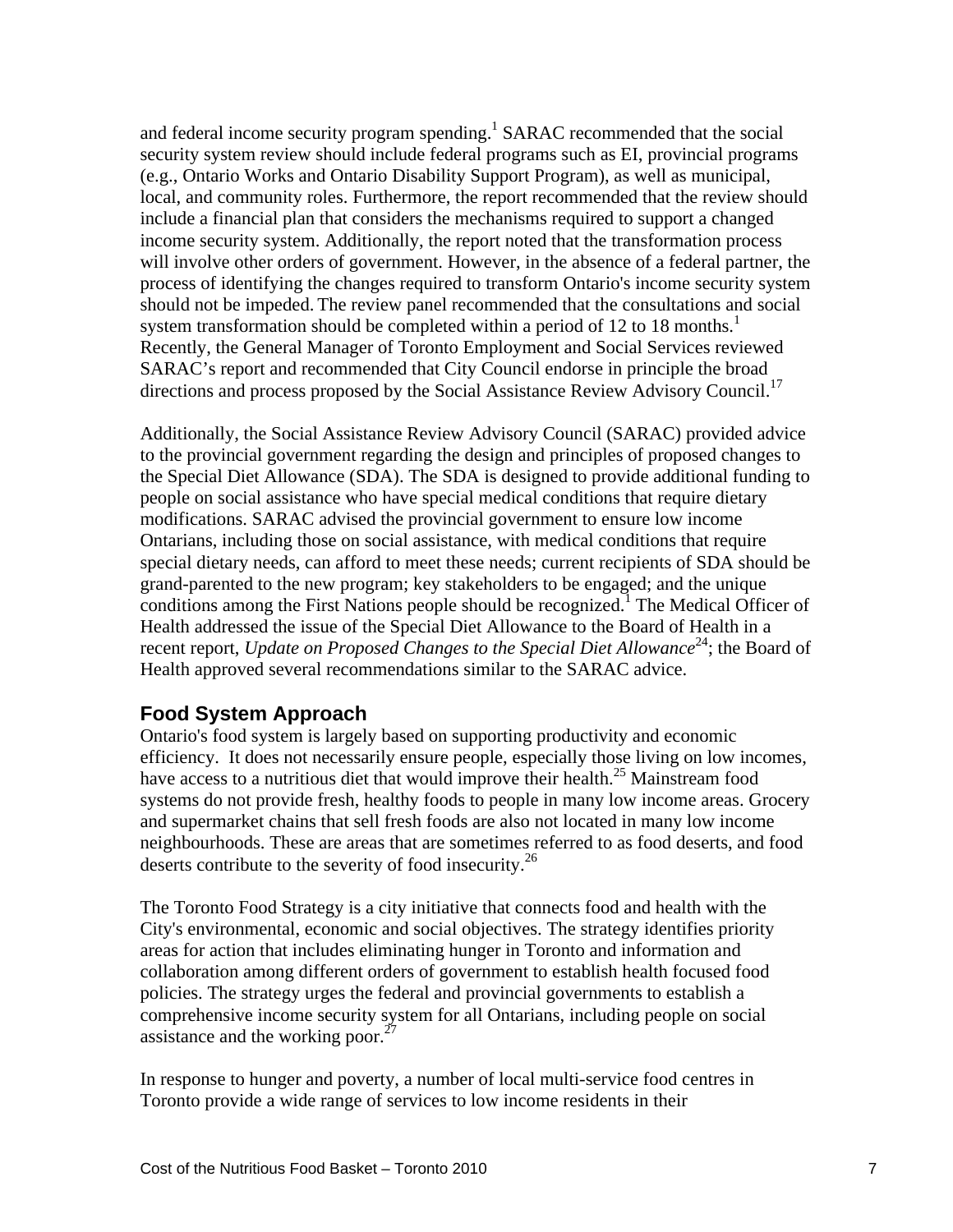neighbourhoods. These centres ensure that food is available, deliver programs, facilitate food skills development, provide urban agriculture training and resources, engage the community and advocate for policy change.<sup>27</sup> Stop Community Food Centre is an example of a multi-service food centre that goes beyond the provision of food and food skills and offers courses that help people advance social justice in their communities through volunteering, public speaking, and advocacy.<sup>25</sup>

Paid employment positions could be created through the establishment of a sustainable and self-sufficient local food system, including urban agriculture and food processing initiatives, food distribution centres, and healthy food market outlets. $^{28}$ 

In partnership with Toronto Employment and Social Services (TESS) and other City divisions, Toronto Public Health is exploring the possibility of establishing a pilot community food skills program that combines food handler training and certification with broader food skills for people on social assistance and other low income residents. Because one in eight Toronto jobs is related directly to food, the skills the participants would acquire through this pilot project would increase their level of employability.<sup>27</sup>

#### **CONCLUSION**

Adequate, safe and nutritious food is a pre-requisite for good health and well-being throughout the life span. Food insecurity is a major public health issue and should be addressed through public policy related to income, access to affordable housing and childcare, employment opportunities, and other strategies that improve the lives of low income residents. The strong association between food insecurity and overall health is a powerful incentive for a comprehensive poverty reduction strategy, including a review of the income security system in Ontario.

#### **CONTACTS**

Carol Timmings, Healthy Living Director Judi Wilkie, Healthy Living Manager Chronic Disease Prevention Chronic Disease Prevention Toronto Public Health Toronto Public Health Telephone: 416-392-1355 Telephone: 416-338-1671

Email: ctimming@toronto.ca example and Email: jwilkie@toronto.ca

# **SIGNATURE**

 $\overline{\phantom{a}}$  , we are the contract of the contract of the contract of the contract of the contract of the contract of the contract of the contract of the contract of the contract of the contract of the contract of the cont Dr. David McKeown Medical Officer of Health

# **ATTACHMENTS**

Attachment 1: Weekly Cost of the Nutritious Food Basket in Toronto (May 2010) Attachment 2: Food and Shelter on a Social Assistance Budget (November 2010)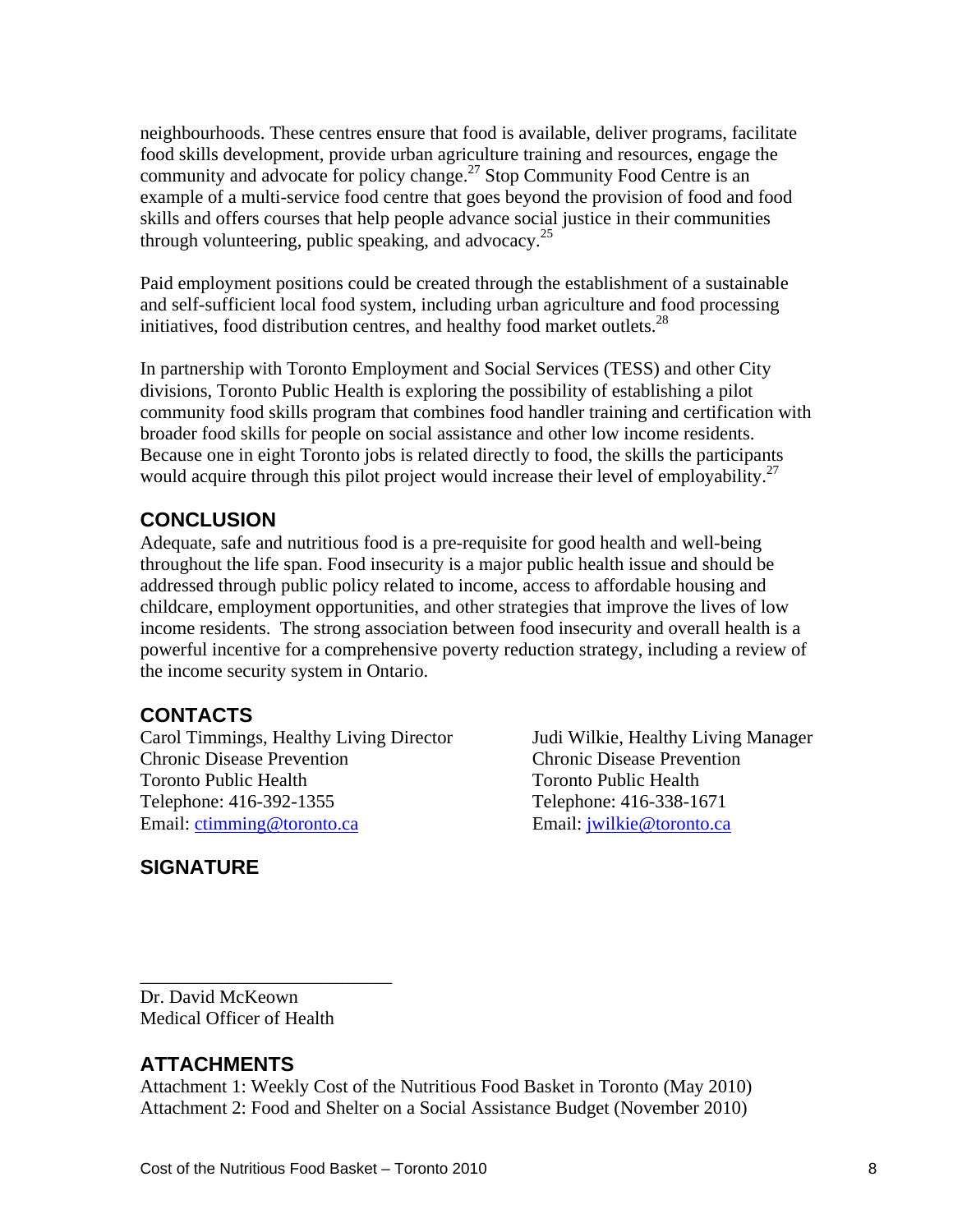# **REFERENCES**

- 1. Social Assistance Review Advisory Council. Recommendations for Ontario Income Security Review (May, 2010). Available at <http://www.accesson.ca/en/mcss/publications/social/socialServices.aspx>
- 2. Ontario Ministry of Health Promotion: The Nutritious Food Basket Guidance Document (Draft), February 2010. Available at [http://www.health.gov.on.ca/english/providers/program/pubhealth/oph\\_standards/oph](http://www.health.gov.on.ca/english/providers/program/pubhealth/oph_standards/ophs/guidance.html) s/guidance.html
- 3. Ministry of Health Promotion and Sport. Weekly Cost of Nutritious Food Basket, Ontario 2010.
- 4. Dietitians of Canada. Community Food Security: Position Statement, 2007.
- 5. Kirkpatrick, S & V. Tarasuk. Food Insecurity in Canada Considerations for Monitoring. *Can.J. Public Health*. July 2008; 99 (4) :324 – 327.
- 6. Health Canada. Food Security as a Determinant of Health, 2002. Available at [http://www.phac-aspc.gc.ca/ph-sp/oi-ar/08\\_food-eng.php](http://www.phac-aspc.gc.ca/ph-sp/oi-ar/08_food-eng.php)
- 7. Kirkpatrick, S.I. & V. Tarasuk. Food insecurity and participation in community food programs among low-income Toronto families. *Can J Public Health*. 2009; 100(2):135-139.
- 8. Drewnowski, A & P. Eichelsdoerfer. Can low–income Americans afford a healthy diet? American University of Washington Centre for Public Health Nutrition, 2009. Available at<http://depts.washington.edu/uwcphn/reports/brief1.pdf>
- 9. Vozoris, Nicholas T & V, Tarasuk. Household food insecurity is associated with poor health. J.Nutri. (133):120-126.
- 10. Seligman K, Hilary, et al. Food Insecurity is associated with Chronic Diseases among Low-income NHANES Participants. J.Nutr; 2010(140):304-310.
- 11. Mirza, Marlene, D. Fitzpatrick-Lewis & H. Thomas. Is there a relationship between Food Insecurity and Overweight/Obesity? August 2007- Available at [http://www.ephpp.ca/PDF/2007\\_Food%20insecurity.pdf](http://www.ephpp.ca/PDF/2007_Food%20insecurity.pdf)
- 12. Centre on Hunger and Poverty and Food Research Centre. Fighting Obesity and Hunger. 2003. Available at<http://frac.org/initiatives/hunger-and-obesity/>
- 13. Laraia, Barbara A, et.al. Household Food Insecurity is associated with self-reported pregravid, weight status, gestational weight gain, and pregnancy complications. Journal of American Dietetic Association, May 2010, 110(5):692- 701.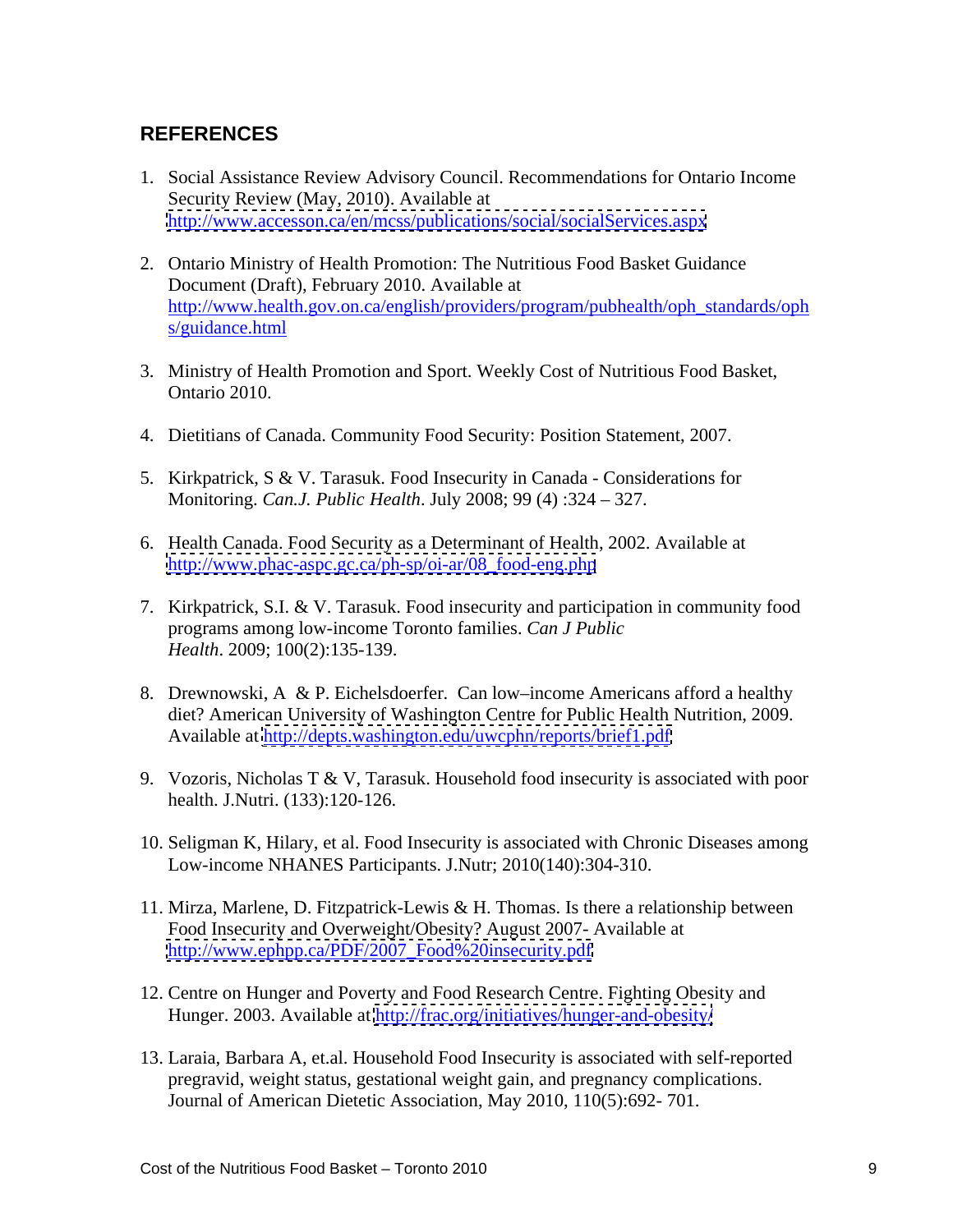- 14. Laraia, Barbara A, et.al. Psychosocial factors and socioeconomic indicators are associated with household insecurity among pregnant women. J Nutr. 2006; (36): 177-182.
- 15. Florence, MD, M.Asbridge & PJ.Veugelers. Diet quality and academic performance.J.Sch Health. 2008; 78(4):209-215.
- 16. Pasma, Chandra. Bearing the Brunt: How the 2008 2009 Recession Created Poverty for Canadian Families. Citizens for Public Justice. May 2010. Available at <http://www.cpj.ca/en/content/bearing-brunt>
- 17. Toronto Employment & Social Service. Overview of a report on an Ontario Income Security Review. July 27, 2010 . Available at <http://www.toronto.ca/legdocs/mmis/2010/cd/bgrd/backgroundfile-32217.pdf>
- 18. Daily Bread Food Bank. Fighting Hunger: Who's Hungry, 2010 Profile of Hunger in the GTA (2010). Available at <http://www.dailybread.ca/learningcentre/publications.cfm?id=3-2>
- 19. Mikkonen, J., & D. Raphael, (2010). Social Determinants of Health: The Canadian Facts. Toronto: York University School of Health Policy and Management.
- 20. Canadian Centre for Policy Alternative. Canadian Food Security Assembly 2004. Available at<http://www.foodsecurityassembly.ca>
- 21. The Standing Senate Committee on Social Affairs, Science and Technology. In from the Margins: A call to Action on Poverty, Housing and Homelessness. December 2009. Available at http://www.parl.gc.ca/40/2/parlbus/commbus/senate/com-e/citi e/subsite-dec09-e/reports-e.htm
- 22. Wellesley Institute. Precarious Housing in Canada. 2010 Available at http://www.wellesleyinstitute.com/news/affordable-housing-news/new-report precarious-housing-in-canada-2010/
- 23. Government of Ontario. Breaking the Cycle of Poverty: Ontario poverty reduction strategy. Available at http://news.ontario.ca/mcys/en/2009/12/breaking-the-cycle-of poverty.html
- 24. Toronto Public Health. Update on Proposed Changes to the Special Diet Allowance.<br>[June 22, 2010. http://www.toronto.ca/legdocs/mmis/2010/hl/bgrd/backgroundfile-](http://www.toronto.ca/legdocs/mmis/2010/hl/bgrd/backgroundfile-31677.pdf) 31677.pdf
- 25. Baker, Lauren, et al. Menu 2020: Ten Good Food Ideas for Ontario. Metcalf [Foundation, June 2010. Available at http://sustainontario.com/initiatives/ontarios](http://sustainontario.com/initiatives/ontarios-good-food-ideas#) good-food-ideas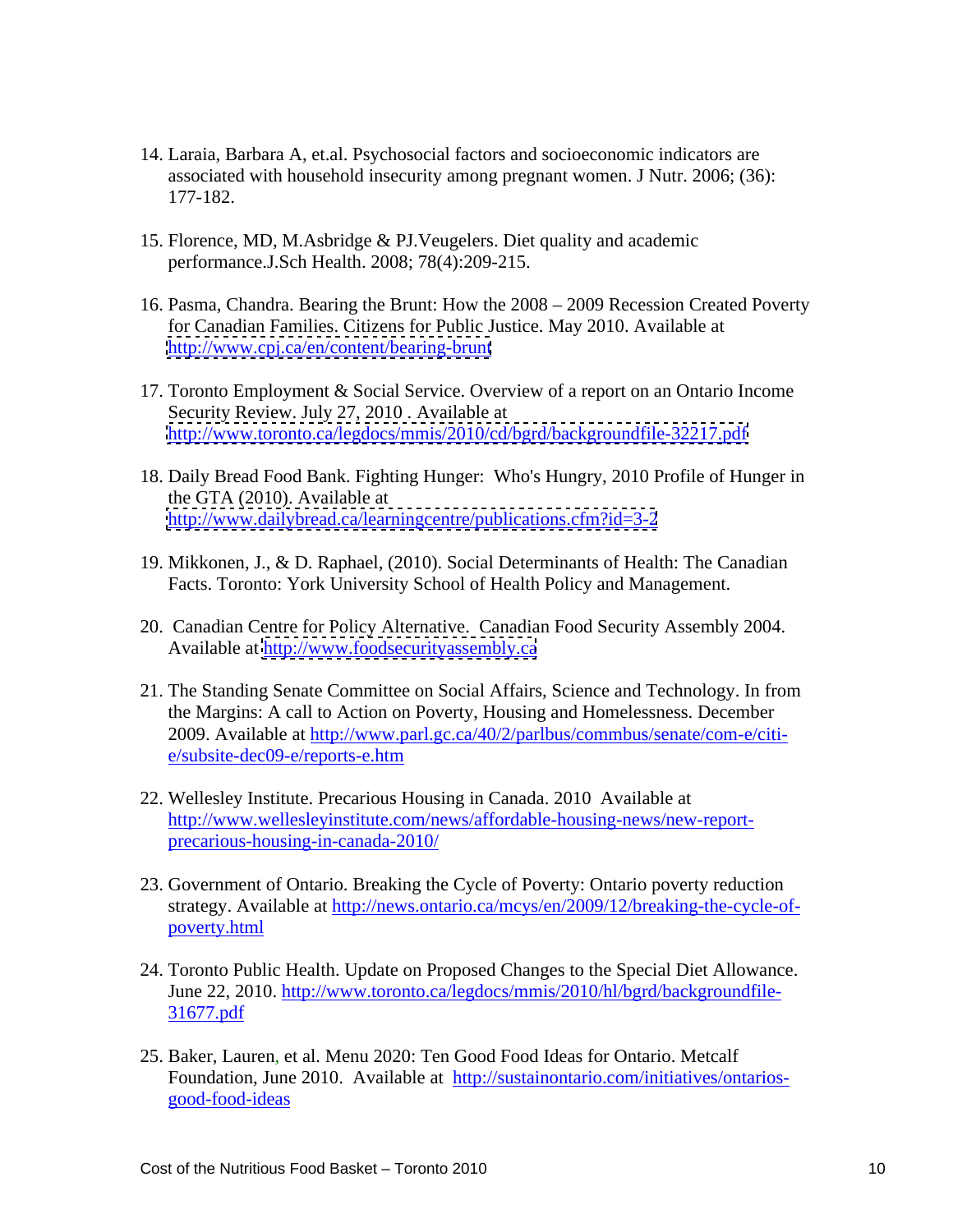- 26. Toronto Community Foundation. Toronto's Vital Signs (2010). Available at <http://www.tcf.ca/vitalinitiatives/vitalsigns.html>
- 27. Food Connections: Toward a Healthy and Sustainable Food System for Toronto. May Toronto Public Health. Cultivating 2010. Available at [http://wx.toronto.ca/inter/health/food.nsf/Resources/340ACEEDBF1B2D6085257738](http://wx.toronto.ca/inter/health/food.nsf/Resources/340ACEEDBF1B2D6085257738000B22F2/$file/Cultivating%20Food%20Connections%20report.pdf) 000B22F2/\$file/Cultivating%20Food%20Connections%20report.pdf
- 28. Sturm, Roland. Affordability and Obesity Issues in the Multifunctionality of Agricultural/Food Systems. Journal of Hunger and Environmental Nutrition. 2009; 4: 454 – 465 2008; 78(4):209-215.2009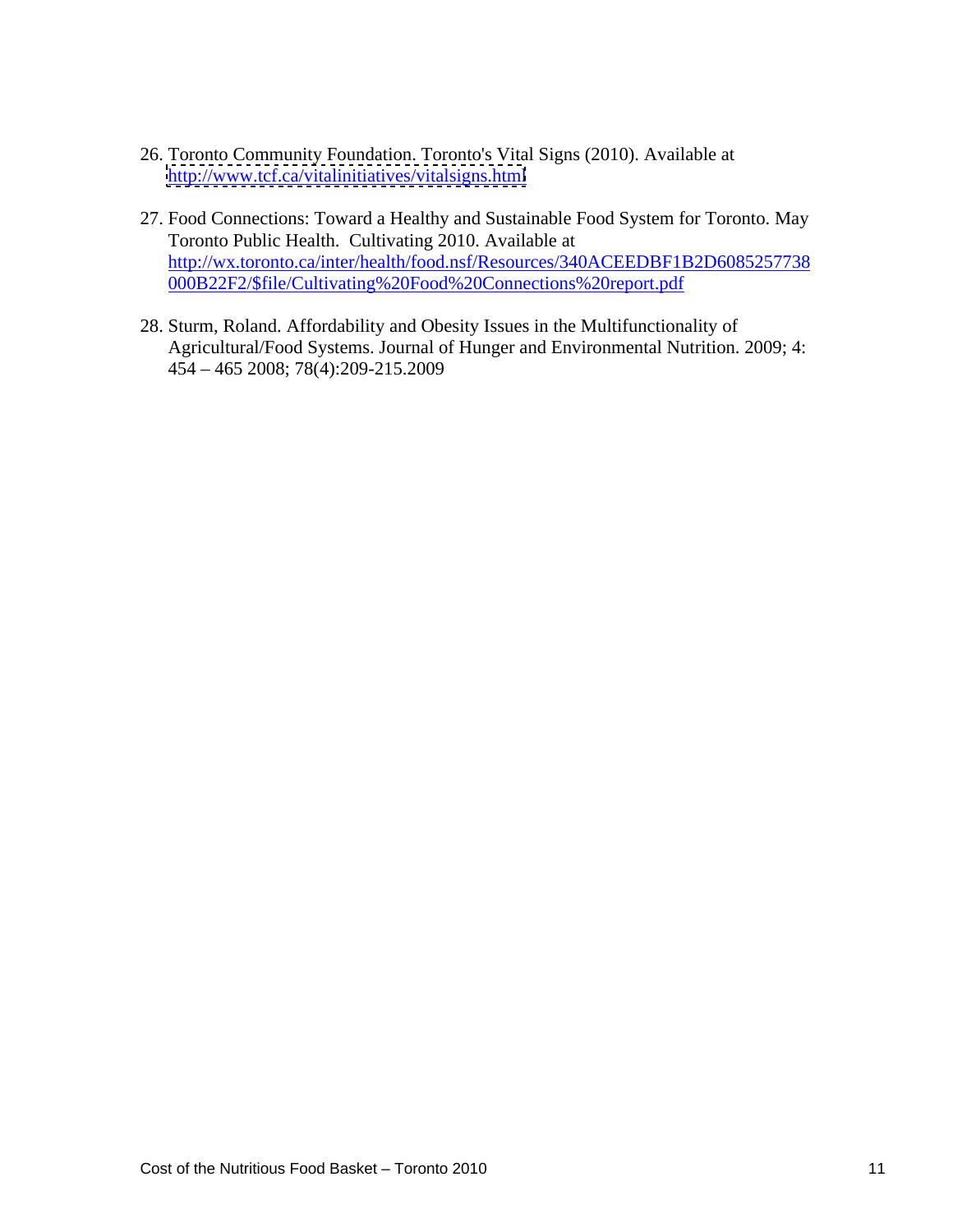| How to Calculate the Food Costs of Nutritious Food Basket*                |                                                     |                                  |
|---------------------------------------------------------------------------|-----------------------------------------------------|----------------------------------|
| Follow the steps below to find out the cost of a weekly nutritious food   | Gender/Age                                          | Cost                             |
| basket                                                                    | Years                                               | Per                              |
|                                                                           |                                                     | week                             |
| $\vert$ STEP: 1                                                           | <b>Children</b>                                     |                                  |
| Write down the age and gender of all the people you are feeding           |                                                     |                                  |
| For example: Reference Family of Four                                     |                                                     |                                  |
|                                                                           |                                                     |                                  |
| Man, (aged 31-50 years) and Woman, (aged 31-50 years)                     |                                                     | 21.91                            |
| Boy, (aged 14-18 years) and Girl, (aged 4-8)                              | Boy 2-3<br>Girl 2-3                                 | 21.49                            |
|                                                                           |                                                     | 28.24                            |
| STEP 2:                                                                   | Boy 4-8<br>Girl 4-8                                 | 27.39                            |
| Write down the cost of feeding each person                                |                                                     |                                  |
|                                                                           | <b>Males</b>                                        |                                  |
| $\vert$ STEP 3:                                                           |                                                     |                                  |
| This is your subtotal                                                     |                                                     |                                  |
|                                                                           |                                                     |                                  |
| $\vert$ STEP 4:                                                           | $9 - 13$                                            |                                  |
| It costs a little more to feed a small group of people and less to feed a | $14 - 18$                                           |                                  |
| large group. Use the following adjustments for household size:            |                                                     | 37.44<br>52.75<br>50.92<br>46.04 |
|                                                                           | $\begin{array}{ c } 19 - 30 \\ 31 - 50 \end{array}$ |                                  |
| 1 person – multiply by 1.20<br>4 people – make no change                  |                                                     | 44.49                            |
| 2 people – multiply by 1.10<br>5-6 people – multiply by 0.95              | 51 - 70<br>Over 70                                  | 44.03                            |
| 3 people - multiply by 1.05 7 or more people - multiply by 0.90           |                                                     |                                  |
|                                                                           | Females                                             |                                  |
| STEP 5:                                                                   |                                                     |                                  |
| To determine the cost per month, multiply by 4.33                         | $9 - 13$                                            | 32.08                            |
|                                                                           | $14 - 18$                                           | 38.29                            |
|                                                                           | $19 - 30$                                           | 39.43                            |
| Gender<br>Cost Per Week (\$)<br>Age                                       | $31 - 50$                                           | 39.01                            |
| (years)                                                                   | $51 - 70$                                           | 34.61                            |
| \$46.04<br>Man<br>31-50                                                   | Over 70                                             | 33.98                            |
| \$39.01<br>31-50<br>Woman                                                 |                                                     |                                  |
| \$52.75<br>Boy<br>14-18                                                   |                                                     |                                  |
| \$27.39<br>Girl<br>$4 - 8$                                                | Pregnant<br>Women                                   |                                  |
| \$165.19<br>Subtotal                                                      |                                                     |                                  |
| Total<br>\$165.19x no adjustment=                                         |                                                     |                                  |
| $\frac{1}{2}$ \$165.19 x 4.33= \$715.27/month                             | 18 & younger                                        | 42.68<br>43.08                   |
| Example: Reference Family of 4, Toronto (May 2010)                        | 19 - 30<br>$31 - 50$                                | 42.04                            |
| Gender<br>Age<br>(years)<br><b>Cost Per Week (\$)</b>                     |                                                     |                                  |
| $\preceq$                                                                 |                                                     |                                  |
|                                                                           | <b>Breastfeeding</b>                                |                                  |
|                                                                           | Women                                               |                                  |
|                                                                           |                                                     |                                  |
|                                                                           | 18 & younger<br>19 - 30<br>31 - 50                  | 44.46                            |
|                                                                           |                                                     | 45.67                            |
| Subtotal                                                                  |                                                     | 44.63                            |
|                                                                           |                                                     |                                  |
|                                                                           |                                                     |                                  |
|                                                                           |                                                     |                                  |
|                                                                           |                                                     |                                  |

Attachment 1: Weekly Cost of the Nutritious Food Basket in Toronto (May 2010)

\*The cost of the Nutritious Food Basket is based on the 67 food items collected from 12 stores across the City. The software program automatically adds 5% to the basket cost to cover the cost of miscellaneous foods used in meal preparation, e.g. spices, seasonings, condiments, baking supplies etc.